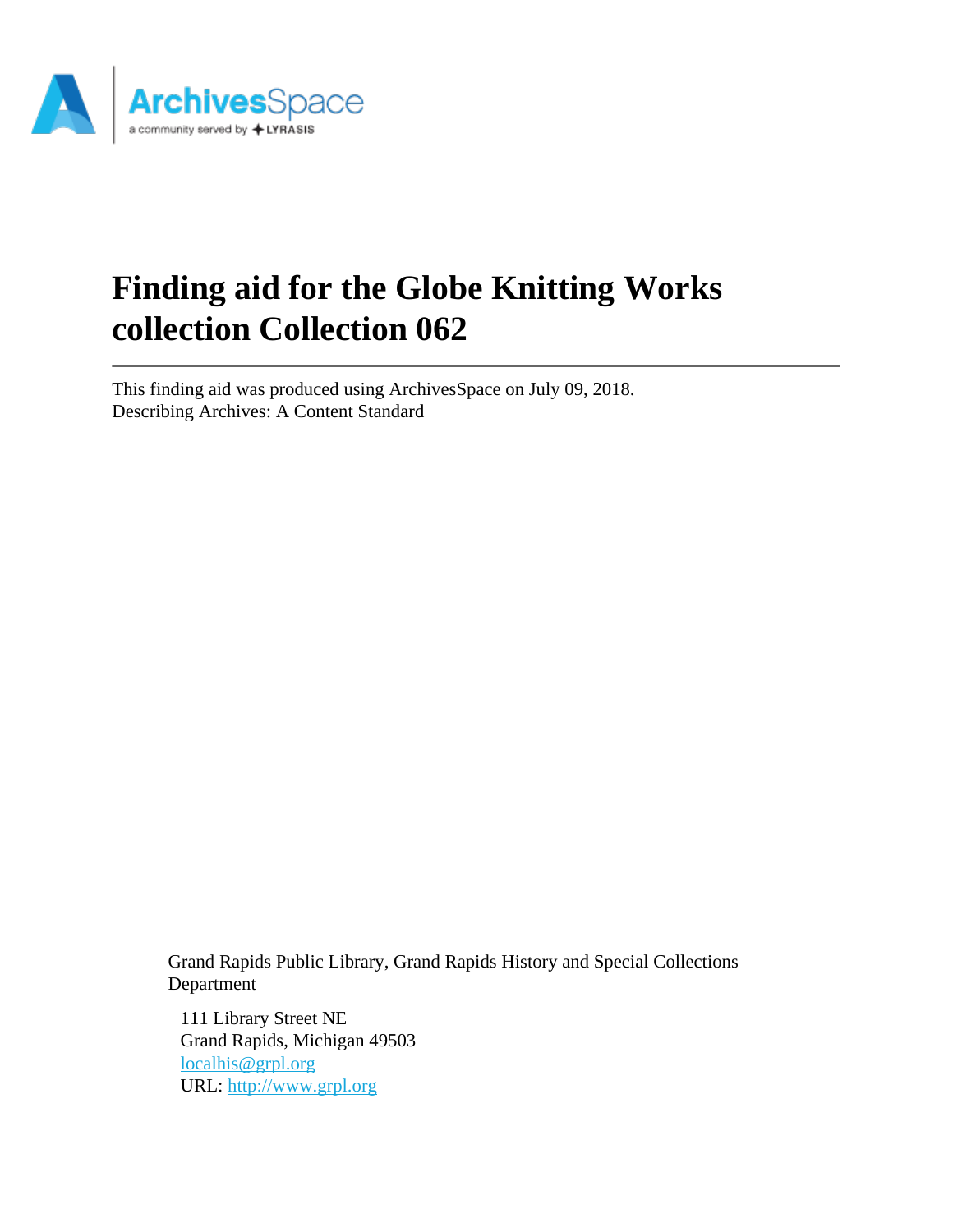# <span id="page-1-0"></span>**Table of Contents**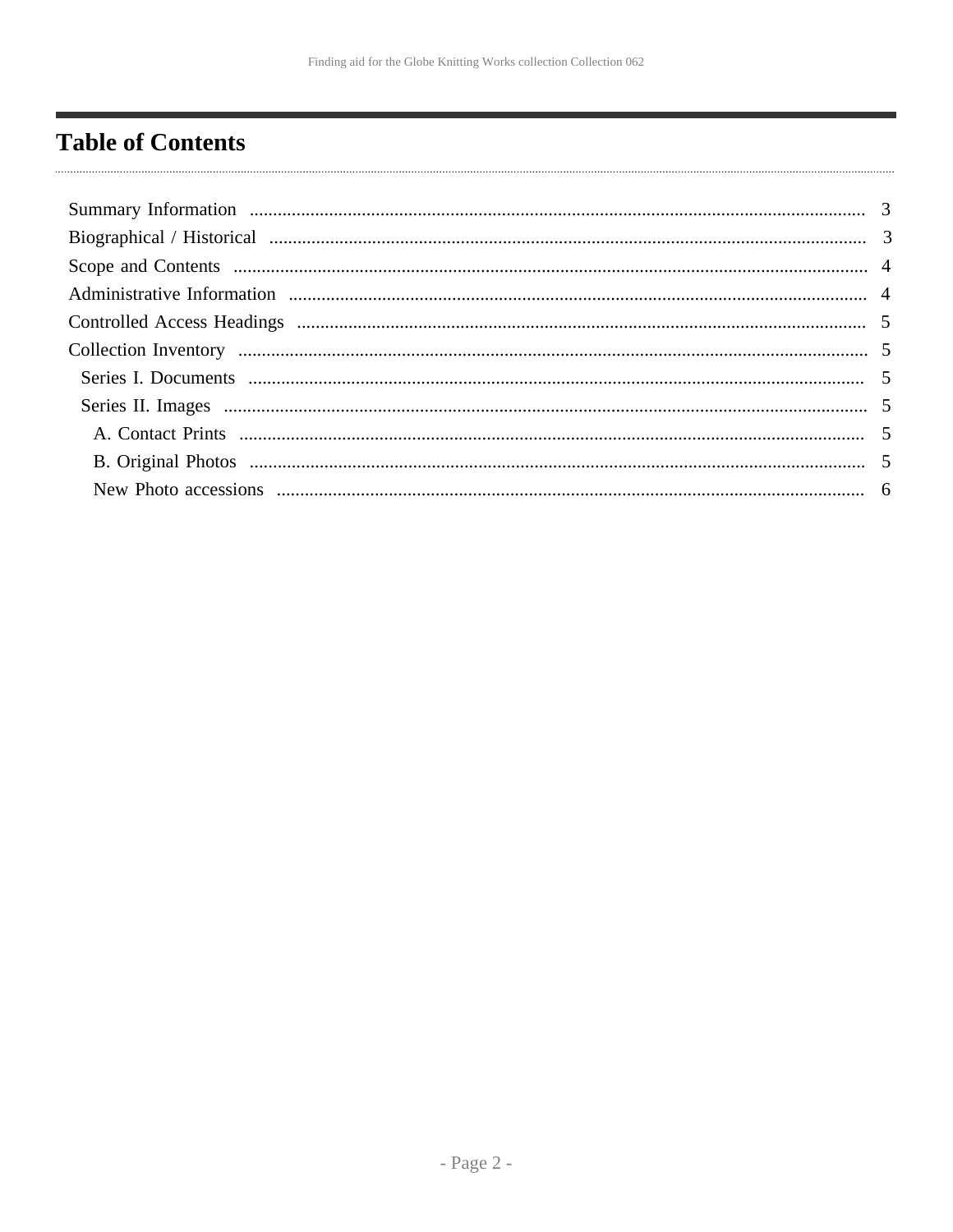### <span id="page-2-0"></span>**Summary Information**

| <b>Repository:</b>                  | Grand Rapids Public Library, Grand Rapids History and Special<br><b>Collections Department</b>                                                                                                                                                                                                                                                                                                                                                                                                                                                            |  |  |
|-------------------------------------|-----------------------------------------------------------------------------------------------------------------------------------------------------------------------------------------------------------------------------------------------------------------------------------------------------------------------------------------------------------------------------------------------------------------------------------------------------------------------------------------------------------------------------------------------------------|--|--|
| <b>Title:</b>                       | Globe Knitting Works collection                                                                                                                                                                                                                                                                                                                                                                                                                                                                                                                           |  |  |
| ID:                                 | Collection 062                                                                                                                                                                                                                                                                                                                                                                                                                                                                                                                                            |  |  |
| Date [inclusive]:                   | 1900-1920s                                                                                                                                                                                                                                                                                                                                                                                                                                                                                                                                                |  |  |
| <b>Physical Description:</b>        | 0.42 Linear Feet Two boxes                                                                                                                                                                                                                                                                                                                                                                                                                                                                                                                                |  |  |
| Language of the<br><b>Material:</b> | English                                                                                                                                                                                                                                                                                                                                                                                                                                                                                                                                                   |  |  |
| Abstract:                           | The Globe Knitting Works was a clothing manufacturer established<br>in Grand Rapids, Michigan in 1897. The collection contains primarily<br>photographs. Some exterior views exist, but most views are interiors,<br>including various departments involved in the knitting process. Images<br>begin with the drying and cutting processes through to the final stages<br>of packaging and shipping. A 7-paged typed history also accompanies<br>the photos. Published documents have been added to the collection for<br>additional context and history. |  |  |

**^** [Return to Table of Contents](#page-1-0)

### <span id="page-2-1"></span>**Biographical / Historical**

The Globe Knitting Works, established in Grand Rapids on October 27, 1897, produced underwear with an improved fit and appearance. This was accomplished by cutting and sewing fabric to fit the body. Mr. Snitseler of Voigt-Herpolsheimer Co. was the first buyer for the newly formed company. Employing 8 persons at the onset, Globe eventually expanded into a number of different buildings and employment grew to over 100 employees. The founder, Mr. Eilert Alfred Clements, involved his two sons in the company until the year 1952, when the company was sold to Active Industrial Corporation of New York. They moved the entire company to the south.

**^** [Return to Table of Contents](#page-1-0)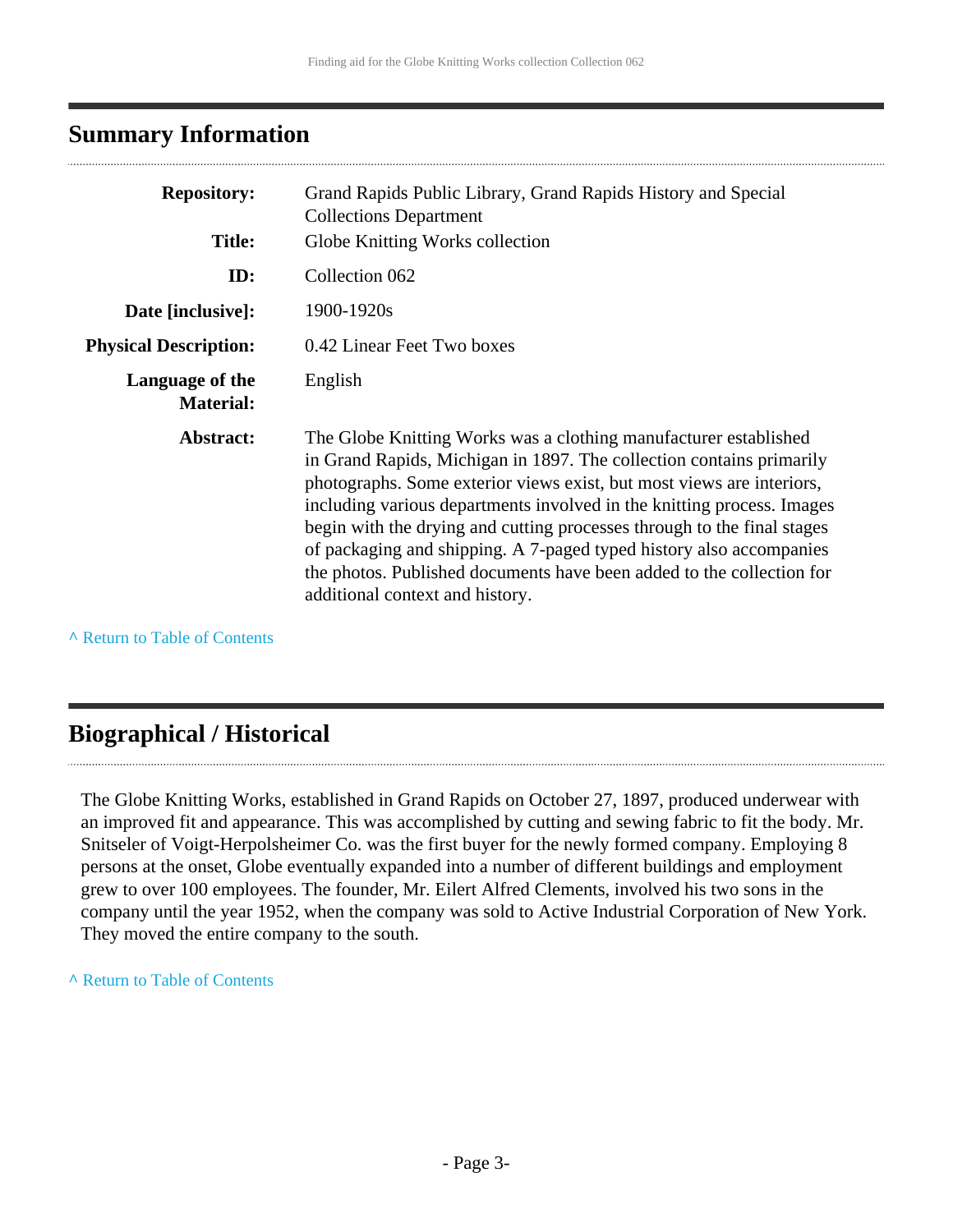## <span id="page-3-0"></span>**Scope and Contents**

The collection contains primarily 4x5 photographic contact prints and 8x10 original photographs. Some exterior views exist, but most views are interiors, including various departments involved in the knitting process. Images begin with the drying and cutting processes through to the final stages of packaging and shipping. One interior shows a women's softball team. A 2003 gift adds an image of a post-war 1940s men's baseball team, as well. An album contains twenty-one (21) original 8x10 photographs, taken by Hesselink & Phillips studio of Grand Rapids, each with a paragraph description.

A 7-paged typed history accompanies the photos. Published documents have been added to the collection for additional context and history. The early history of The Globe Knitting Works chronicles the early days of Mr. Eilert Alfred Clements who founded the business; the history describes his experiences that lead him to establishing Globe. It describes the strong market for the newly conceived underwear design that Mr. Clements developed. It also presents a fairly detailed account of the company's early expansion leading up to its production of underwear for the armed services during WWI and WWII. The individuals who made up the Board of Directors, including Mr. Clements two sons, are also described.

**^** [Return to Table of Contents](#page-1-0)

### <span id="page-3-1"></span>**Administrative Information**

#### **Publication Statement**

Grand Rapids Public Library, Grand Rapids History and Special Collections Department

111 Library Street NE Grand Rapids, Michigan 49503 [localhis@grpl.org](mailto:localhis@grpl.org) URL:<http://www.grpl.org>

#### **Immediate Source of Acquisition**

Nellie Clements Mead; Gerry Thornton, 2003. Accession numbers 1985.017, 2003.017, 00.[2589].1, 00.[2527].1

**^** [Return to Table of Contents](#page-1-0)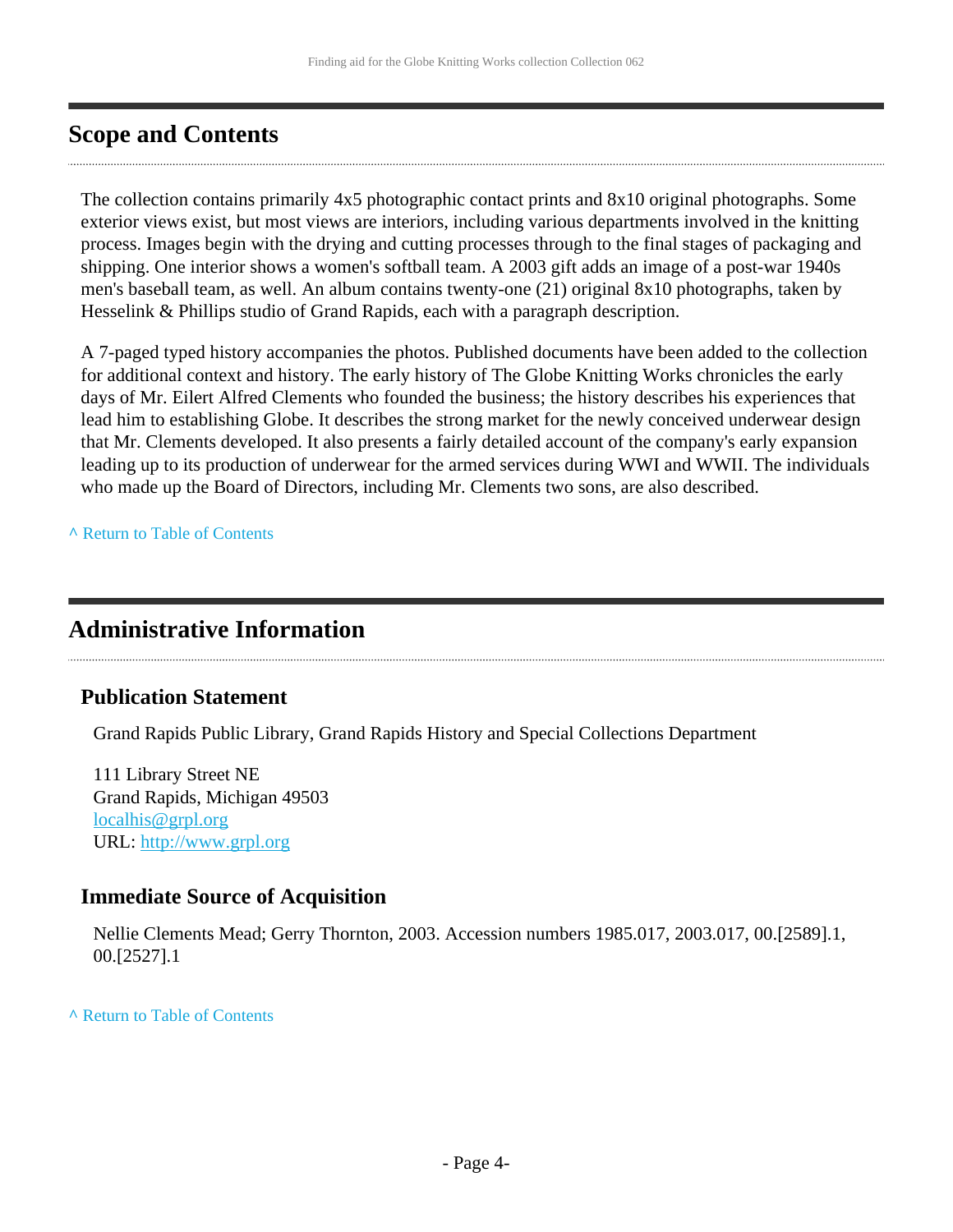### <span id="page-4-0"></span>**Controlled Access Headings**

- Underwear industry -- Michigan -- Grand Rapids -- History
- Clothing trade -- Michigan -- Grand Rapids -- History
- Grand Rapids (Mich.) -- History
- Clements, Eilert Alfred
- Globe Knitting Works

## <span id="page-4-1"></span>**Collection Inventory**

### <span id="page-4-2"></span>**Series I. Documents**

| <b>Title/Description</b>                                                                                                                             | <b>Instances</b> |            |
|------------------------------------------------------------------------------------------------------------------------------------------------------|------------------|------------|
| <b>History</b>                                                                                                                                       | Box 1            | folder 1   |
| E.B. Fisher "History of Grand Rapids & Kent County" Datasheet.<br>"Industries" for "Globe Knitting Works." 00.[2589].1, formerly in<br>Vertical File | Box 1            | folder 1.5 |
| Ca. 1950s? PR flyer, with letter on first page, images of factory<br>and workers as centerfold. 00.[2527].1, formerly in Vertical File               | Box 1            | folder 2   |

#### **^** [Return to Table of Contents](#page-1-0)

#### <span id="page-4-3"></span>**Series II. Images**

### <span id="page-4-4"></span>**A. Contact Prints**

| <b>Title/Description</b>                                                | <b>Instances</b> |          |  |
|-------------------------------------------------------------------------|------------------|----------|--|
| Contact prints corresponding to original Album photos in Box 2.<br>(21) | Box 1            | folder 3 |  |
| Exterior views of plant (8)                                             | Box 1            | folder 4 |  |
| Interior views of plant (47)                                            | Box 1            | folder 5 |  |
| Offices $(10)$                                                          | Box 1            | folder 6 |  |

#### <span id="page-4-5"></span>**B. Original Photos**

#### **Scope and Contents**

Set 1. Album of 21 original, linen backed photos, 8x10, with 2 holes at left margin. Album was disbound 11/10/2003. The description on the back of the photos is not the description for that photo, but for the image that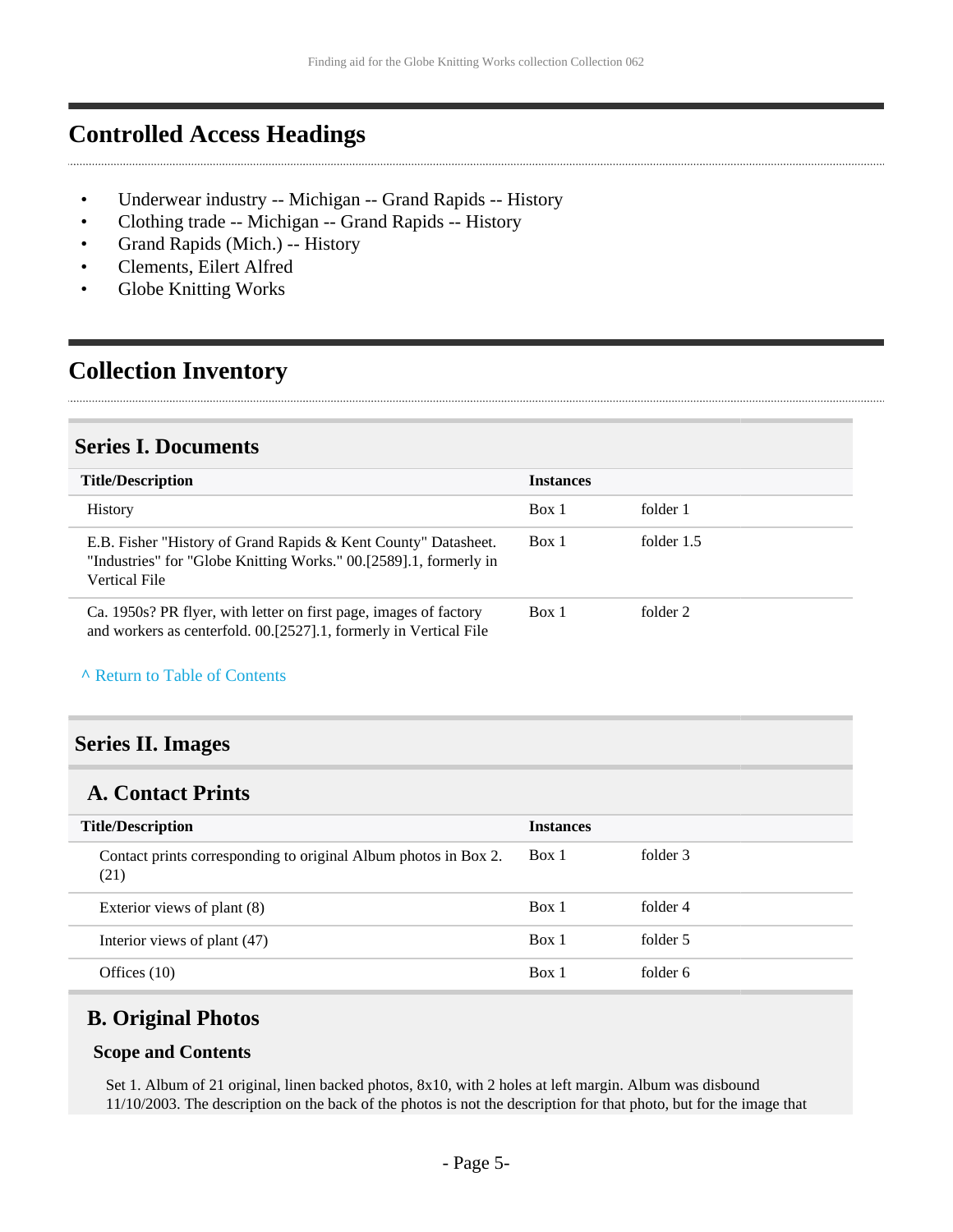previously faced the description within the album. These descriptions have been photocopied, and each photo now sits in its own folder, with the correct description. A "Do not use" note, in pencil, on the old label, warns users.

| <b>Title/Description</b>                                                                                                | <b>Instances</b> |           |  |
|-------------------------------------------------------------------------------------------------------------------------|------------------|-----------|--|
| Album Image #1 Exterior                                                                                                 | Box 2            | folder 1  |  |
| Album Image #2. Yarn Cleaning Dept.                                                                                     | Box 2            | folder 2  |  |
| Album Image #3. Winding Room.                                                                                           | Box 2            | folder 3  |  |
| Album Image #4. Latch Needle Knitting Dept.                                                                             | Box 2            | folder 4  |  |
| Album Image #5. Knitting Dept.                                                                                          | Box 2            | folder 5  |  |
| Album Image #6. Spring Needle Knitting Dept.                                                                            | Box 2            | folder 6  |  |
| Album Image #7 Cuff Knitting Dept.                                                                                      | Box 2            | folder 7  |  |
| Album Image #8. Washing, Dyeing, Bleaching Dept.                                                                        | Box 2            | folder 8  |  |
| Album Image #9. Drying Dept.                                                                                            | Box 2            | folder 9  |  |
| Album Image #10. Cutting Dept.                                                                                          | Box 2            | folder 10 |  |
| Album Image #11. Seaming Dept.                                                                                          | Box 2            | folder 11 |  |
| Album Image #12. Inspection Dept.                                                                                       | Box 2            | folder 12 |  |
| Album Image #13. Pressing, Folding, and Boxing Dept.                                                                    | Box 2            | folder 13 |  |
| Album Image #14. Shipping Department.                                                                                   | Box 2            | folder 14 |  |
| Album Image #15. Stock Room.                                                                                            | Box 2            | folder 15 |  |
| Album Image #16. Office interior.                                                                                       | Box 2            | folder 16 |  |
| Album Image #17. Yarn Storage Dept.                                                                                     | Box 2            | folder 17 |  |
| Album Image #18. Engine Room. Two Ames Unaflow engines.                                                                 | Box 2            | folder 18 |  |
| Album Image #19. Boiler Room. Page-Burton water tube<br>boilers, 550 horse-power, equipped with Jones stokers.          | Box 2            | folder 19 |  |
| Album Image #20. Dining Room of Cafeteria for Midday<br>(Noon) meal.                                                    | Box 2            | folder 20 |  |
| Album Image #21 Album Image #21. Globe's Indoor Base Ball<br>Team. City league. Women's (girls) baseball/softball team. | Box 2            | folder 21 |  |
| Exterior views, original photos.                                                                                        | Box 2            | folder 22 |  |
| Interior view, exhibit, Grand Rapids Textile Machinery Co.<br>"Shield Method of handling cloth.                         | Box 2            | folder 23 |  |
| Interior view of a later generation of mechanized factory.                                                              | Box 2            | folder 23 |  |

#### <span id="page-5-0"></span>**New Photo accessions**

| <b>Title/Description</b>                                     | <b>Instances</b> |           |  |
|--------------------------------------------------------------|------------------|-----------|--|
| Men's baseball team, ca. postwar 1940s. Copy photo. 2003.017 | Box 2            | folder 24 |  |